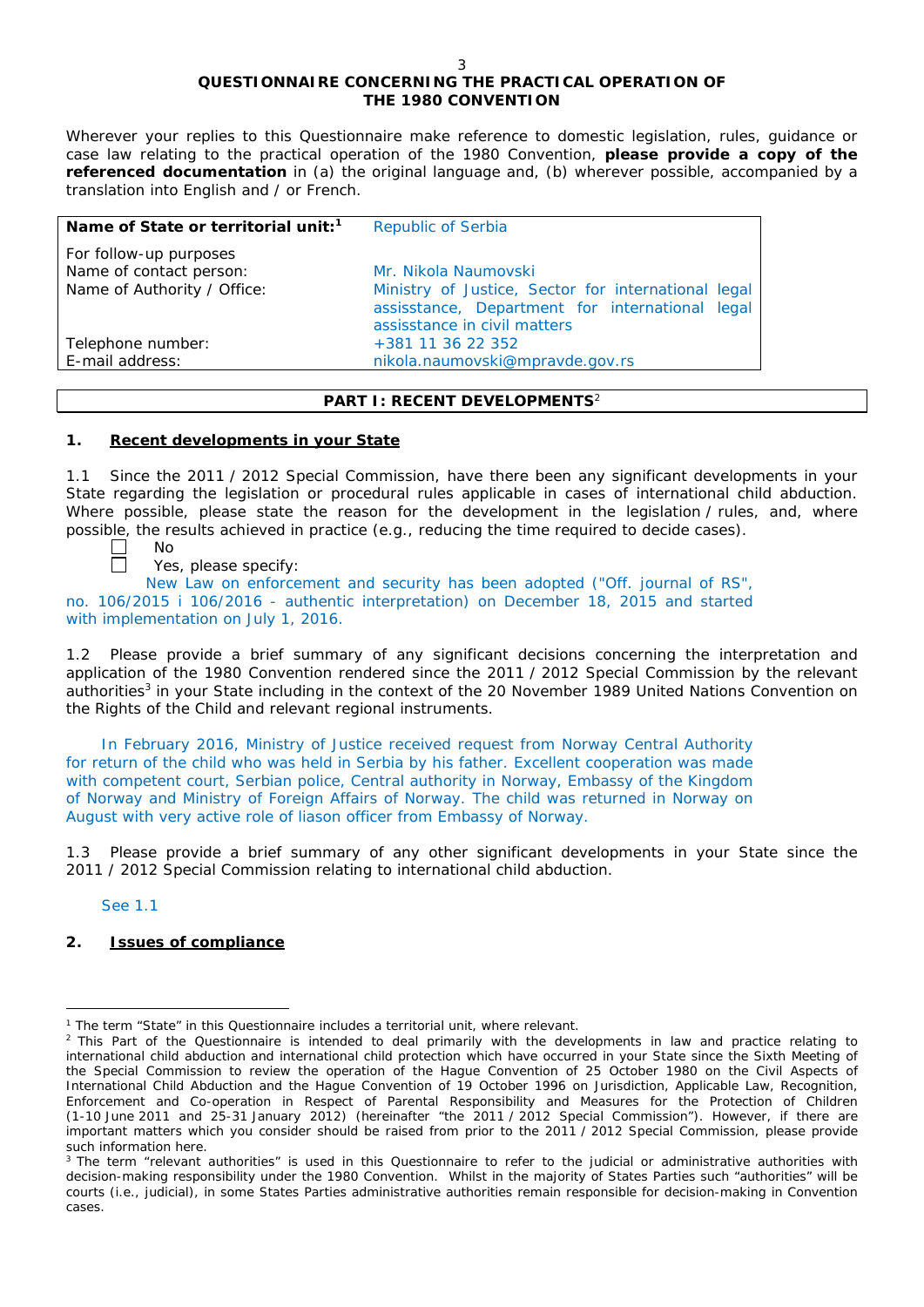2.1 Are there any States Parties to the 1980 Convention with whom you are having particular challenges in achieving successful co-operation? Please specify the challenges you have encountered and, in particular, whether the problems appear to be systemic.

No

Yes, please specify:

Please insert text here

2.2 Are you aware of situations / circumstances in which there has been avoidance / evasion of the 1980 Convention?

 $\boxtimes$ No  $\Box$ 

Yes, please specify:

Please insert text here

### **PART II: THE PRACTICAL OPERATION OF THE 1980 CONVENTION**

#### **3. The role and functions of Central Authorities designated under the 1980 Convention**<sup>4</sup>

*In general*

3.1 Have any challenges arisen in practice in achieving effective communication or co-operation with other Central Authorities?

No Yes, please specify: Please insert text here

3.2 Have any of the duties of Central Authorities, as set out in **Article 7** of the 1980 Convention, raised any particular problems in practice either in your State, or in States Parties with whom you have cooperated?

 $N<sub>0</sub>$ Yes, please specify: Please insert text here

3.3 Has your Central Authority encountered any challenges with the application of any of the 1980 Convention provisions? If so, please specify.

No Yes, please specify: Please insert text here

#### *Legal aid and representation*

3.4 Do the measures your Central Authority takes to provide or facilitate the provision of legal aid, legal advice and representation in return proceedings under the 1980 Convention (**Art. 7(2)-(g)**) result in delays in proceedings either in your own State, or, where cases originate in your State, in any of the requested States you have dealt with?

No Yes, please specify: Please insert text here

3.5 Are you aware of any other challenges in your State, or, where cases originate in your State, in any of the requested States you have dealt with, regarding the obtaining of legal aid, advice and / or representation for either left-behind parents or taking parents?5

No

Yes, please specify: Please insert text here

 $\overline{a}$ <sup>4</sup> See also Section 5 below on "Ensuring the safe return of children" which involves the role and functions of Central **Authorities** 

<sup>&</sup>lt;sup>5</sup> See paras 1.1.4 to 1.1.6 of the "Conclusions and Recommendations of the Fifth Meeting of the Special Commission to review the operation of the *Hague Convention of 25 October 1980 on the Civil Aspects of International Child Abduction* and the practical implementation of the *Hague Convention of 19 October 1996 on Jurisdiction, Applicable Law, Recognition, Enforcement and Co-operation in Respect of Parental Responsibility and Measures for the Protection of Children* (30 October – 9 November 2006) (hereinafter referred to as the ["Conclusions and Recommendations of the 2006 Special Commission"](https://assets.hcch.net/upload/concl28sc5_e.pdf)) and paragraphs 32 to 34 of the [Conclusions and Recommendations of the Special Commission](https://assets.hcch.net/upload/wop/concl28sc6_e.pdf) to review the operation of the Hague Convention of *19 October 1980 on Jurisdiction, Applicable law, [Recognition, Enforcement and Co-operation in Respect](https://assets.hcch.net/upload/wop/concl28sc6_e.pdf)  [of Parental Responsibility and Measures for the Protection of Children](https://assets.hcch.net/upload/wop/concl28sc6_e.pdf)* (1-10 June 2011 and 25-31 January 2012) (hereinafter the "C&R of the 2011/2012 Special Commission") (available on the Hague Conference website at < www.hcch.net > under "Child Abduction Section" then "Special Commission meetings").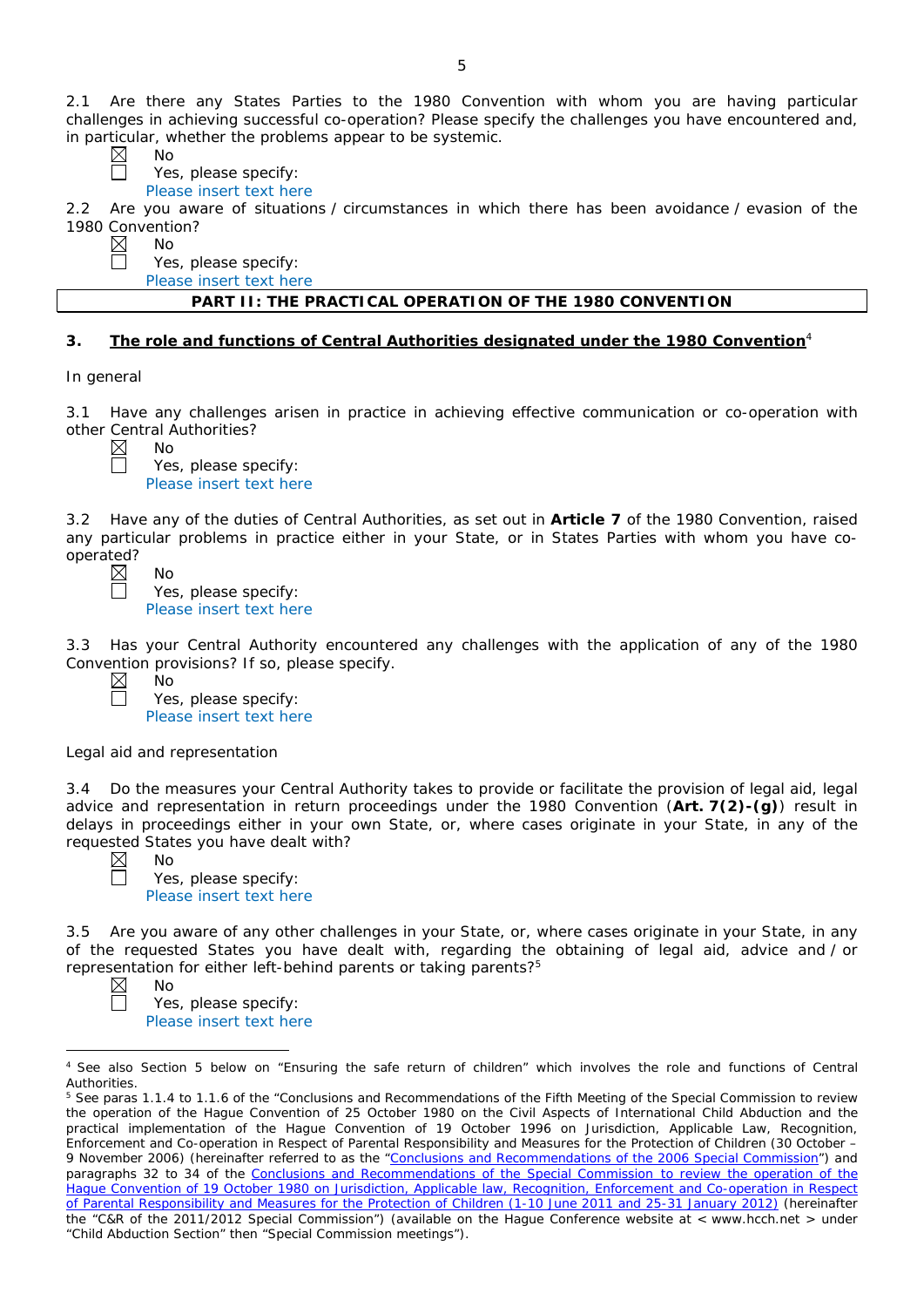*Locating the child*

3.6 Has your Central Authority encountered any challenges with locating children in cases involving the 1980 Convention, either as a requesting or requested State?

 $\boxtimes$ No

 $\Box$ 

Yes, please specify the challenges encountered and what steps were taken or are considered to be taken to overcome these challenges: Please insert text here

3.7 Has your Central Authority worked with any external agencies to discover the whereabouts of a child wrongfully removed to or retained within your State (*e.g.*, the police, Interpol, private location services)?

No

Yes, please share any good practice on this matter: Please insert text here

*Information exchange, training and networking of Central Authorities*

3.8 Has your Central Authority shared its expertise with another Central Authority or benefited from another Central Authority sharing its expertise with your Central Authority, in accordance with the Guide to Good Practice – Part I on Central Authority Practice?<sup>6</sup>

No Yes, please specify: Please insert text here

3.9 Has your Central Authority organised or participated in any other networking initiatives between Central Authorities such as regional meetings via conference call or videoconference?

Yes, please specify: Please insert text here

*Statistics*<sup>7</sup>

3.10 If your Central Authority does not submit statistics through the web-based INCASTAT database, please explain why.

/

*Prompt handling of cases*

No

3.11 Does your Central Authority have mechanisms in place to ensure the prompt handling of cases? No  $\boxtimes$ 

Yes, please specify:

Ministy of Justice has very good communication with competent courts, attorneys, Ministry of Foreign Affairs in exchanging informations, sharing best practices and counseling.

3.12 If your Central Authority is experiencing delays in handling cases please specify the main reasons for these delays:

/

# **4. Court proceedings & promptness**

4.1 Has your State limited the number of judicial or administrative authorities who can hear return applications under the 1980 Convention (*i.e.*, concentration of jurisdiction")?8

 $\overline{a}$ <sup>6</sup> Available on the Hague Conference website at < www.hcch.net > under "Child Abduction Section" then "Guides to Good Practice". See, in particular, Chapter 6.5 on twinning arrangements.

<sup>7</sup> See paras 1.1.16 to 1.1.21 of the Conclusions and Recommendations of the 2006 Special Commission (*supra.* note 5).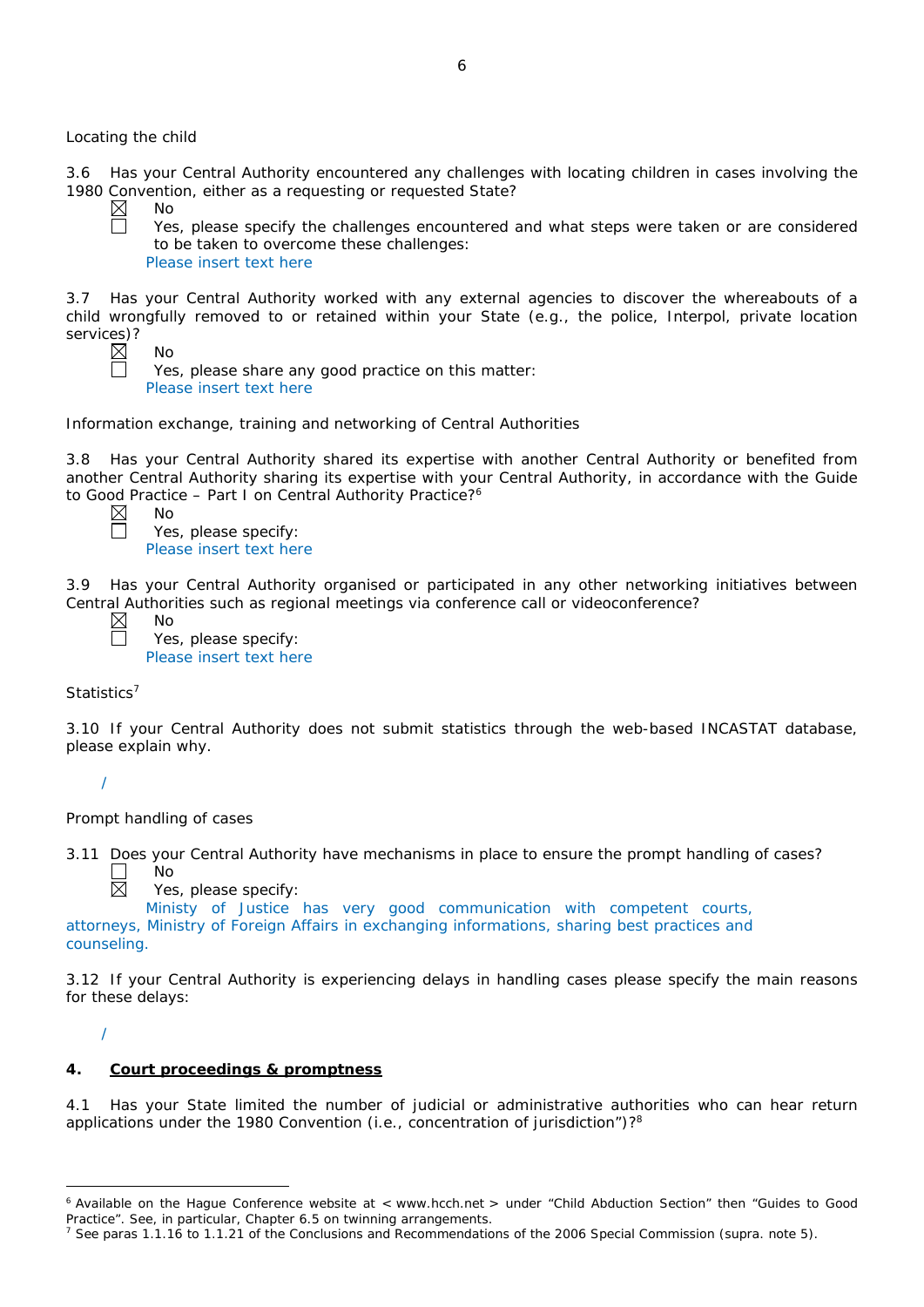

Yes

No

No, please indicate if such arrangements are being contemplated:

Republic of Serbia has not limited the number of judicial authorities but in practice only judges who had special training with topics related to family matters act in cases related to this Convention.

4.2 Does your State have mechanisms in place to handle return decisions within six weeks (*e.g.*, production of summary evidence, limitation of appeals, swift enforcement)?

Yes, please explain:

Theoreticly this possibility exist in our legal system but in practice is very rare that procedure end within 6 weeks.

4.3 If your response to the previous question is No, does your State contemplate implementing mechanisms to meet the requirement of prompt return under the 1980 Convention (*e.g.*, procedures, bench-books, guidelines, protocols)?  $\Box$ 

- No, please explain:
- Please insert text here
- Yes, please explain:

Republic of Serbia is handling overal judicial reform and effective judicial system

is one of priorities.

 $\Box$ 

4.4 If your State is experiencing delays in handling return decisions please specify the main reasons for these delays:

No.

4.5 Do your courts regularly order immediate protective measures when initiating the return procedure, so as to prevent a new removal and minimize the harm to the child (*e.g.*, prohibit removal of the child from the jurisdiction, retain documentation, grant provisional access rights to the left-behind parent)?

|                | No, please explain:                                                            |
|----------------|--------------------------------------------------------------------------------|
|                | Please insert text here                                                        |
|                | Yes, please explain:                                                           |
|                | Courts are independent in taking decisions and always take care of best option |
| for the child. |                                                                                |

4.6 Do your courts make use of direct judicial communications to ensure prompt proceedings?

Yes

Courts usually use communication through Central Authority.

4.7 If your State has not designated a sitting judge to the International Hague Network of Judges does your State intend to do so in the near future?

 $\overline{a}$ 

Yes No, please explain: We have designated judge.

No, please explain:

4.8 Please comment upon any cases (whether your State was the requesting or requested State), in which the judge (or decision-maker) has, before determining an application for return, communicated with a judge or other authority in the requesting State regarding the issue of the child's safe return. What was the specific purpose of the communication? What was the outcome?

As we mentioned in 1.2 that case is very good example of cooperation between all authorities and the outcome was that the child was returned to his mother in time for the beginning of the school year.

## **5. Ensuring the safe return of children**<sup>9</sup>

*Methods for ensuring the safe return of children*<sup>10</sup>

<sup>&</sup>lt;sup>8</sup> See, *The [Judges' Newsletter](https://www.hcch.net/en/instruments/conventions/publications2/judges-newsletter)* on International Child Protection – Vol. XX / [Summer-Autumn 2013](https://assets.hcch.net/upload/newsletter/nl2013tome20en.pdf) the special focus of which was "Concentration of jurisdiction under the *Hague Convention of 25 October 1980 on the civil aspects of International Child Abduction* and other international child protection instruments".

<sup>9</sup> See **Art. 7(2)** *h)* of the 1980 Convention.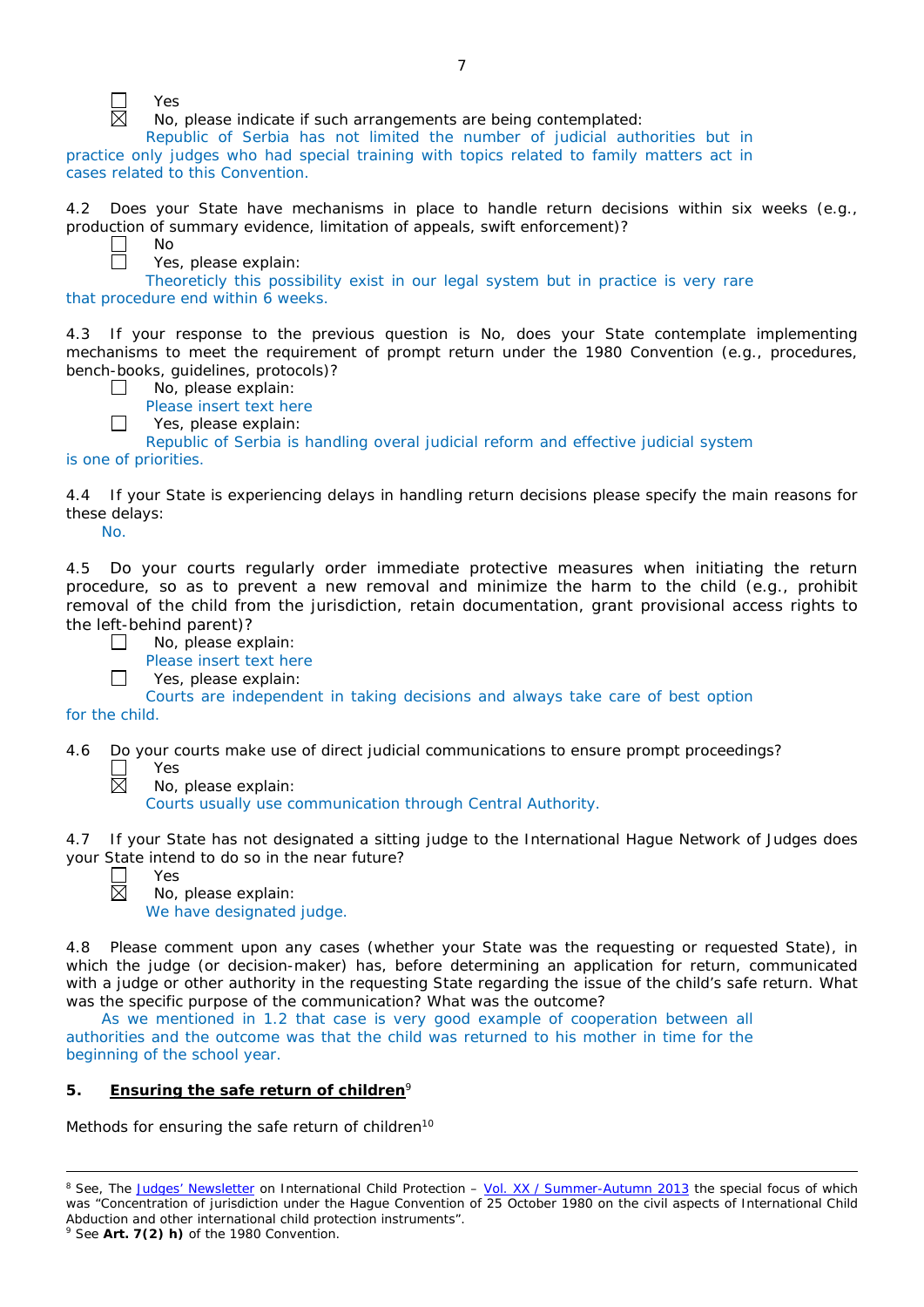5.1 What measures has your Central Authority taken to ensure that the recommendations of the 2006 and 2011 / 2012 Special Commission meetings<sup>11</sup> regarding the safe return of children are implemented? There were no activities in this area, so far.

5.2 In particular, in a case where the safety of a child is in issue and where a return order has been made in your State, how does your Central Authority ensure that the appropriate child protection bodies in the *requesting* State are alerted so that they may act to protect the welfare of a child upon return (until the appropriate court in the requesting State has been effectively seised)?

Central Authority and competent courts contact Center for Social Work in child abduction cases.

5.3 Where there are concerns in the requested State regarding possible risks for a child following a return, what conditions or requirements can the relevant authority in your State put in place to minimise or eliminate those concerns?

Central Authority may request all necessary information from requesting state and act upon received information.

#### *Use of the 1996 Convention to ensure a safe return*

5.4 If your State is not Party to the 1996 Convention, is consideration being given to the possible advantages of the 1996 Convention in providing a jurisdictional basis for urgent protective measures associated with return orders (**Arts 7 and 11**), in providing for their recognition by operation of law (**Art. 23**), and in communicating information relevant to the protection of the child (**Art. 34**)?

 $\Box$ П

Yes, please explain:

The Convention is under the jurisdiction of the Ministry of Labour, Employement,

Veteran and Social Affairs.

No

#### *Protection of primary carer*

5.5 Are you aware of cases in your State where a primary carer taking parent, for reasons of personal security (*e.g.*, domestic or family violence, intimidation, harassment, etc.) or others, has refused or has not been in a position to return with the child to the requesting State? How are such cases dealt with in your State? Please explain and provide case examples where possible.

#### In practice there were no such cases so far.

5.6 In particular, would your authorities consider putting in place measures to protect the primary carer upon return in the requesting State as a mean to secure the safe return of the child? Please explain and provide case examples where possible.

#### See in 5.5

 $\overline{a}$ 

#### *Post-return information*

5.7 In cases where measures are put in place in your State to ensure the safety of a child upon return, does your State (through the Central Authority, or otherwise) attempt to monitor the effectiveness of those measures upon the child's return? Would you support a recommendation that States Parties should co-operate to provide each other with follow-up information on such matters, insofar as is possible?

There were no such cases that Central Authority has followed the efficiency of measures after the return. It is a very good idea to excange this type of information in child abduction cases between Central Authorities.

<sup>&</sup>lt;sup>10</sup> Where relevant, please make reference to the use of undertakings, mirror orders and safe harbour orders and other such measures in your State.

<sup>11</sup> See the [Conclusions and Recommendations](https://assets.hcch.net/upload/concl28sc5_e.pdf) of the Special Commission of 2006 (*supra.* note 5) at paras 1.1.12 and 1.8.1 to 1.8.2 and 1.8.4 to 1.8.5 and the Appendix to the Conclusions and Recommendations and the [Conclusions and](https://assets.hcch.net/upload/wop/concl28sc6_e.pdf)  [Recommendations of the 2011](https://assets.hcch.net/upload/wop/concl28sc6_e.pdf) / 2012 Special Commission (*supra.* note 5).at paras 39-43.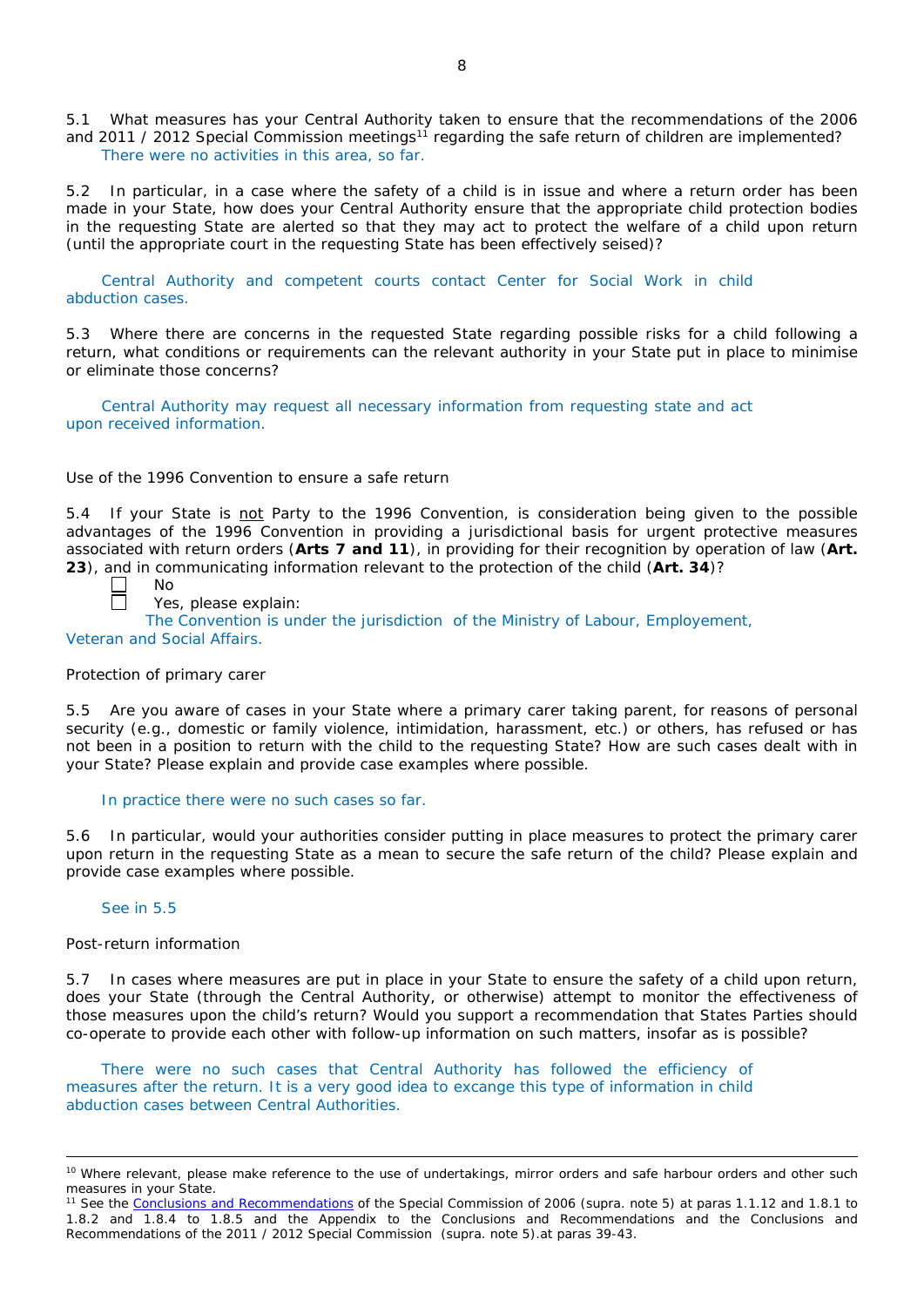5.8 If your State is not Party to the 1996 Convention, is consideration being given to the possible advantages of the 1996 Convention in providing a jurisdictional basis for requesting a report on the situation of the child upon return to the State of habitual residence (**Art. 32-(a)**)?

 $\overline{a}$ 

No

Yes, please explain:

The Convention is under the jurisdiction of the Ministry of Labour, Employement, Veteran and Social Affairs.

# **6. Voluntary agreements and mediation**

6.1 How does your Central Authority (either directly or through any intermediary) take, or is it considering taking, appropriate steps under **Article 7-(c)** to secure the voluntary return of the child or to bring about an amicable resolution of the issues? Please explain:

# In practice there were no such cases so far.

6.2 In what ways have you used the "Guide to Good Practice on Mediation" <sup>12</sup> for the purpose of implementing the 1980 Convention in your State? Please explain:

In practice there were no such cases so far.

 $12$  Available on the Hague Conference website at < www.hcch.net > under "Child Abduction Section" then "Guides to Good Practice".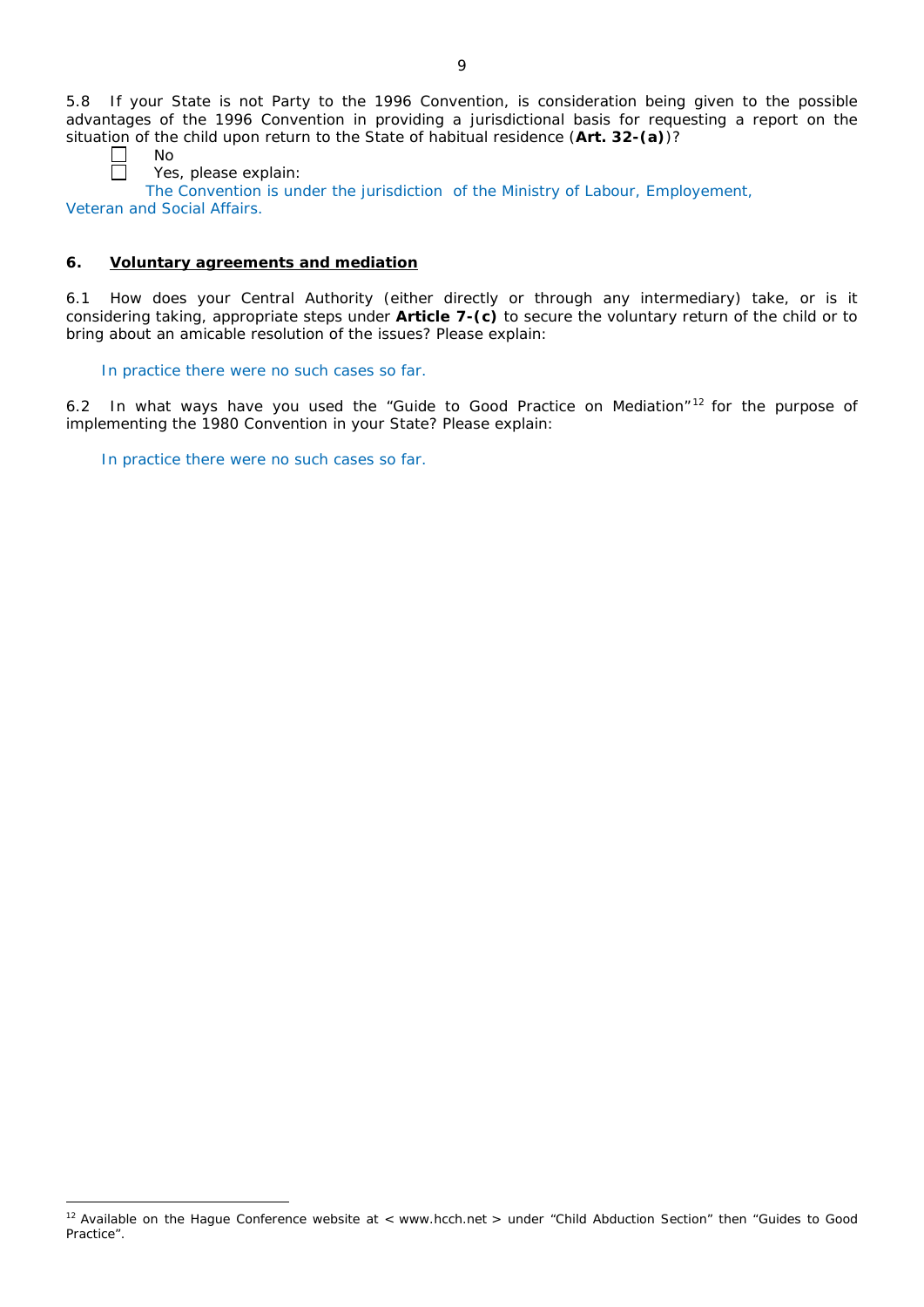6.3 Has your State considered or is it in the process of considering the establishment of a Central Contact Point for international family mediation to facilitate access to information on available mediation services and related issues for cross-border family disputes involving children, or has this task been entrusted to the Central Authority?<sup>13</sup>

No, please explain:

In practice there were no such cases so far. Bearing in mind that Republic of Serbia is handling judicial reform alternative dispute resolution is one of priorities and could be used in child abduction cases.

 $\Box$ Yes, please explain: Please insert text here

#### **7. Preventive measures**

7.1 Has your State taken steps to advance the development of a travel form under the auspices of the International Civil Aviation Organisation?14

 $\perp$ 

No Yes, please describe: Please insert text here

7.2 Regardless of whether the International Civil Aviation Organisation adds the development of a travel form to its work programme, would your State support the development of a non-mandatory model travel form under the auspices of the Hague Conference?

Yes

No, please explain: Please insert text here

#### **8. The Guide to Good Practice under the 1980 Convention**

8.1 In what ways have you used the Parts of the Guide to Good Practice<sup>15</sup> to assist in implementing for the first time, or improving the practical operation of, the 1980 Convention in your State?

a. Part I on Central Authority Practice. Please explain:

The Guide to Good Practice was used as support in the implementation of the 1980 Convention.

b. Part II on Implementing Measures. Please explain:

The Guide to Good Practice was used as support in the implementation of the 1980 Convention.

c. Part III on Preventive Measures. Please explain:

The Guide to Good Practice was used as support in the implementation of the 1980 Convention.

d. Part IV on Enforcement. Please explain:

The Guide to Good Practice was used as support in the implementation of the 1980 Convention.

8.2 How have you ensured that the relevant authorities in your State have been made aware of, and have had access to, the Guide to Good Practice?

Relevant authorities have access to the Guide to Good Practice through web site of HCCH.

8.3 Do you have any other comments about any Part of the Guide to Good Practice?

/

 $\overline{a}$ 

## **9. Publicity and debate concerning the 1980 Convention**

<sup>&</sup>lt;sup>13</sup> As it has been encouraged in the Guide to Good Practice on Mediation, Chapter 4, on "Access to Mediation". par. 114-117. See also [Conclusions and Recommendations of the 2011](https://assets.hcch.net/upload/wop/concl28sc6_e.pdf) / 2012 Special Commission (*supra.* note 5) at par. 61.

<sup>14</sup> See the [Conclusions and Recommendations of the 2011](https://assets.hcch.net/upload/wop/concl28sc6_e.pdf) / 2012 Special Commission (*supra.* note 5) at par. 92.

<sup>&</sup>lt;sup>15</sup> All Parts of the Guide to Good Practice under the 1980 Convention are available on the Hague Conference website at < www.hcch.net > under "Child Abduction Section" then "Guides to Good Practice".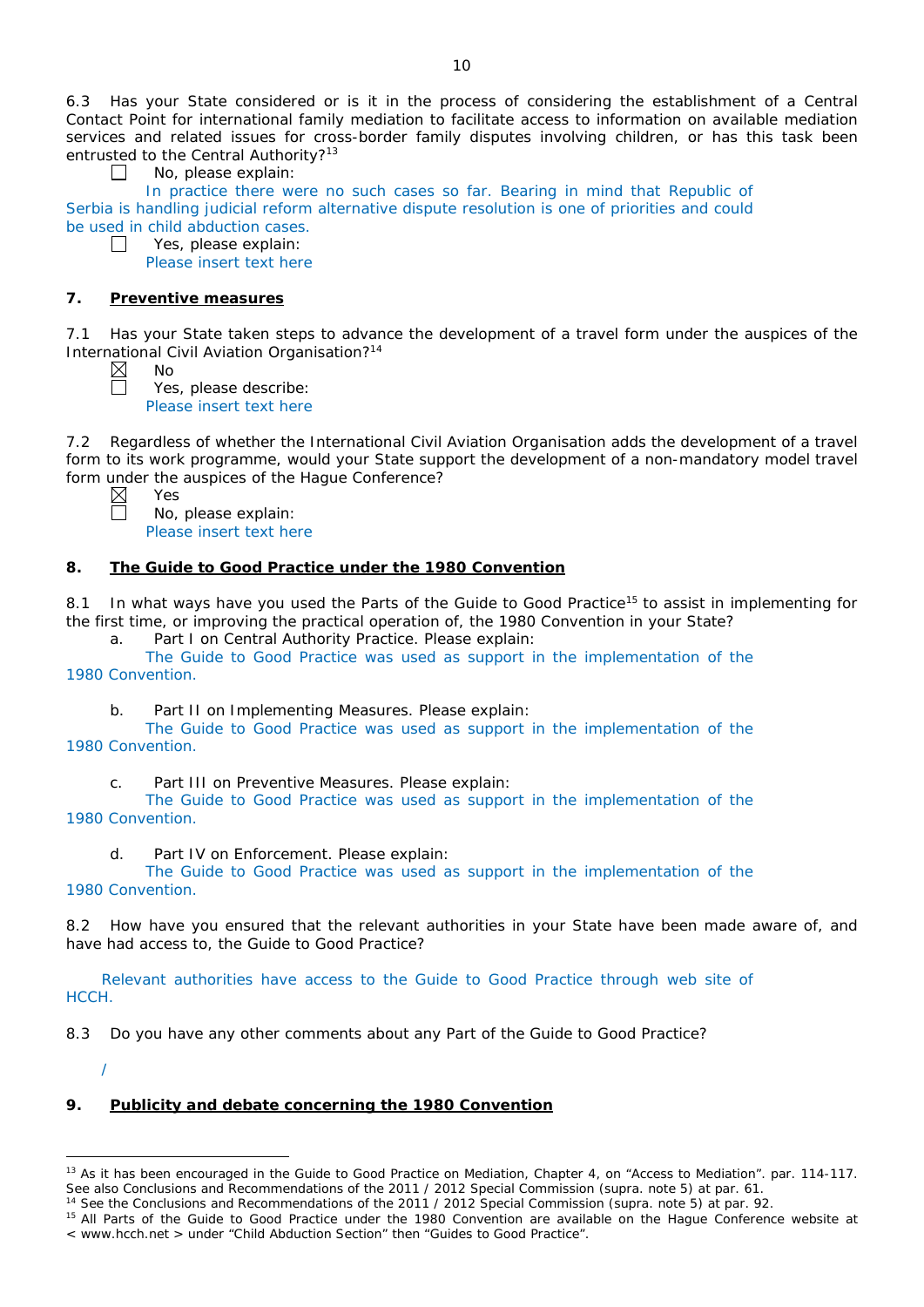No Yes, please indicate the outcome of this debate or discussion, if any: Please insert text here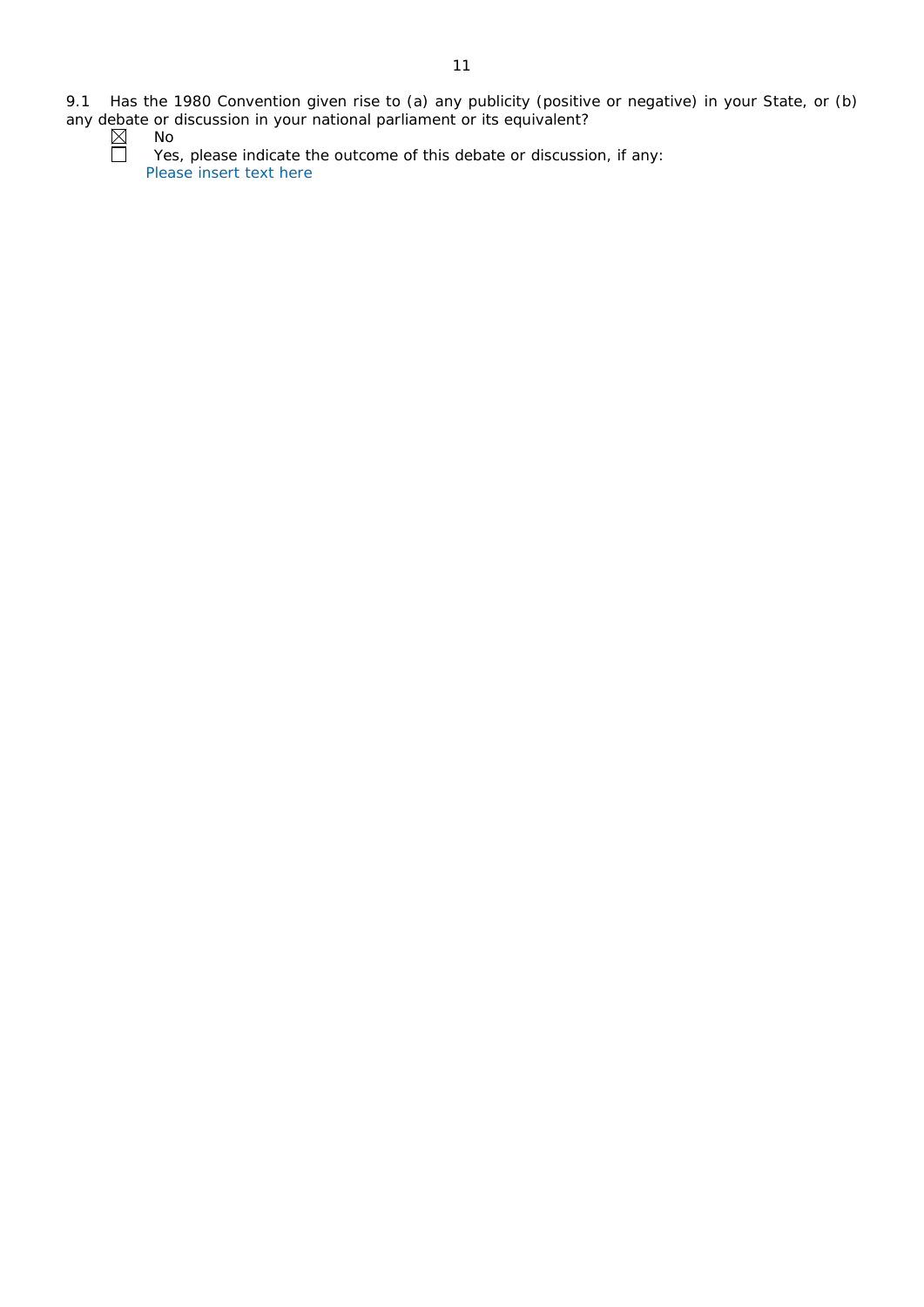9.2 By what methods does your State disseminate information to the public about the 1980 Convention?

Usually, brief information on competence of the Central Authority and what was done in concrete case.

#### **PART IV: TRANSFRONTIER ACCESS / CONTACT AND INTERNATIONAL FAMILY RELOCATION**

#### **10. Transfrontier access / contact**<sup>16</sup>

10.1 Since the 2011 / 2012 Special Commission, have there been any significant developments in your State regarding Central Authority practices, legislation, procedural rules or case law applicable in cases of transfrontier contact / access?

No Yes, please explain: Please insert text here

10.2 Please indicate any important developments in your State, since the 2011 / 2012 Special Commission, in the interpretation of **Article 21** of the 1980 Convention.

/

10.3 What problems have you experienced, if any, as regards co-operation with other States in respect of:

- a. the granting or maintaining of access rights; See under 10.2
- b. the effective exercise of rights of access; and See under 10.2
- c. the restriction or termination of access rights. See under 10.2

Please provide case examples where possible. See under 10.2

10.4 In what ways have you used the "General Principles and Guide to Good Practice on Transfrontier Contact Concerning Children"17 to assist in transfrontier contact / access cases in your State? Can you suggest any further principles of good practice?

#### See under 10.2

 $\overline{a}$ 

#### **11. International family relocation**<sup>18</sup>

11.1 Since the 2011 / 2012 Special Commission, have there been any significant developments in your State regarding the legislation, procedural rules or case law applicable to international family relocation? Where possible, please explain these developments in the legislation, procedural rules or case law:

There were no activities in this field, so far.

<sup>16</sup> See the [Conclusions and Recommendations](https://assets.hcch.net/upload/concl28sc5_e.pdf) of the 2006 Special Commission (*supra.* note 5) at paras 1.7.1 to 1.7.3.

<sup>&</sup>lt;sup>17</sup> Available on the Hague Conference website at < www.hcch.net > under "Child Abduction Section" then "Guides to Good Practice".

 $18$  See the Conclusions and Recommendations of the 2006 Special Commission meeting at paras 1.7.4 to 1.7.5:

*<sup>&</sup>quot;*1.7.4 The Special Commission concludes that parents, before they move with their children from one country to another, should be encouraged not to take unilateral action by unlawfully removing a child but to make appropriate arrangements for access and contact preferably by agreement, particularly where one parent intends to remain behind after the move. 1.7.5 The Special Commission encourages all attempts to seek to resolve differences among the legal systems so as to arrive as far as possible at a common approach and common standards as regards relocation."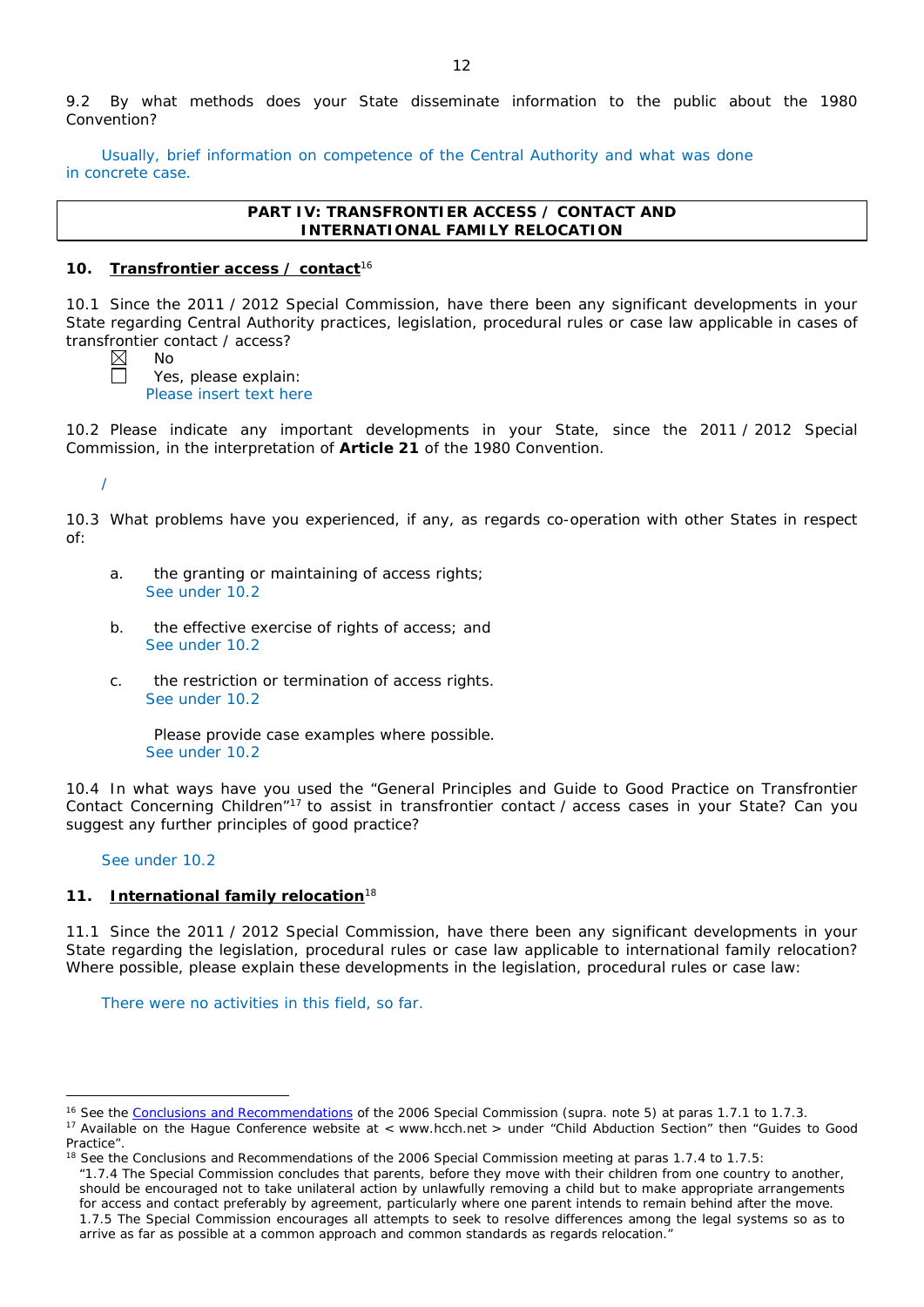## **PART V: NON-CONVENTION CASES AND NON-CONVENTION STATES**

#### **12. Non-Convention cases and non-Convention States**

12.1 Are there any States that you would particularly like to see become a State Party to the 1980 Convention? If so, what steps would you suggest could be taken to promote the Convention and encourage ratification of, or accession to, the Convention in those States? Please explain:

/

12.2 Are there any States which are not Parties to the 1980 Convention or not Members of the Hague Conference that you would like to see invited to the Special Commission meeting in 2017?

/

*The "Malta Process"*<sup>19</sup>

/

12.2 In relation to the "Malta Process":

a. Do you have any comment to make on the "Principles for the Establishment of Mediation Structures in the context of the Malta Process" and the accompanying Explanatory Memorandum?<sup>20</sup>

b. Have any steps been taken towards the implementation of the Malta Principles in your State and the designation of a Central Contact Point, in order to better address cross-border family disputes over children involving States that are not a Party to the 1980 and 1996 Conventions?

 $\boxtimes$ No

Yes, please explain: Please insert text here

c. What is your view as to the future of the "Malta Process"?

/

#### **PART VI: TRAINING AND EDUCATION AND THE TOOLS, SERVICES AND SUPPORT PROVIDED BY THE PERMANENT BUREAU**

# **13. Training and education**

13.1 Can you give details of any training sessions / conferences organised in your State to support the effective functioning of the 1980 Convention, and the influence that such sessions / conferences have had?

Seminar on the application of the article 8 of the ECHR and The Hague Convention of 25 October 1980 on the Civil Aspects of International Child Abduction was held on April 10- 11.2017 in the organisation of Office of the CoE in Belgrade.

# **14. The tools, services and support provided by the Permanent Bureau**

*In general*

 $\overline{a}$ 

<sup>&</sup>lt;sup>19</sup> The "Malta Process" is a dialogue between certain States Parties to the 1980 and 1996 Conventions and certain States which are not Parties to either Convention, with a view to securing better protection for cross-border rights of contact of parents and their children and addressing the problems posed by international abduction between the States concerned. For further information see the Hague Conference website at < www.hcch.net > under "Child Abduction Section" then "Judicial Seminars on the International Protection of Children".

<sup>&</sup>lt;sup>20</sup> The Principles and Explanatory Memorandum were circulated to all Hague Conference Member States and all States participating in the Malta Process in November 2010. They are available on the Hague Conference website at < www.hcch.net > under "Child Abduction Section" then "Judicial Seminars on the International Protection of Children".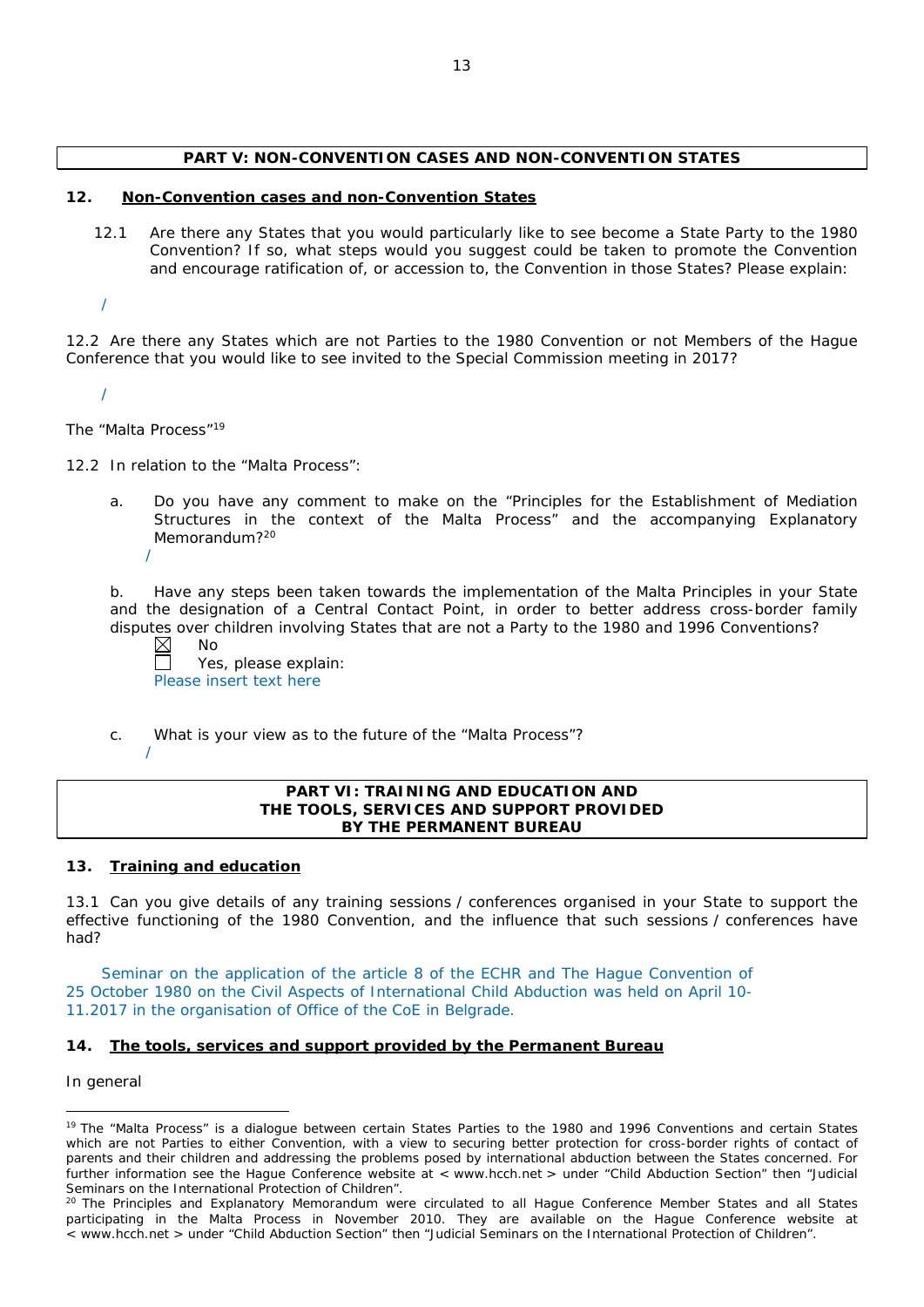14.1 Please comment or state your reflections on the specific tools, services and support provided by the Permanent Bureau to assist with the practical operation of the 1980 and 1996 Conventions, including:

- a. The Country Profile available under the Child Abduction Section. Provide us good support at work.
- b. INCADAT (the international child abduction database, available at < www.incadat.com >). Provide us good support at work.
- c. *The Judges' Newsletter* on International Child Protection the publication of the Hague Conference on Private International Law which is available online for free;  $21$ Provide us good support at work.
- d. The specialised "Child Abduction Section" of the Hague Conference website  $(<$  www.hcch.net >); Provide us good support at work.
- e. INCASTAT (the database for the electronic collection and analysis of statistics on the 1980 Convention);  $22$ Provide us good support at work.
- f. Providing technical assistance and training to States Parties regarding the practical operation of the 1980 and 1996 Conventions.<sup>23</sup> Such technical assistance and training may involve persons visiting the Permanent Bureau or, alternatively, may involve the Permanent Bureau organising, or providing assistance with organising, national and international judicial and other seminars and conferences concerning the Convention(s) and participating in such conferences;

We agree with the proposed means of support.

- g. Encouraging wider ratification of, or accession to, the Convention(s), including educating those unfamiliar with the Convention(s);  $24$ We agree with the proposed means of support.
- h. Supporting communications between Central Authorities, including maintaining their contact details updated on the HCCH website; We agree with the proposed means of support.
- i. Supporting communications among Hague Network Judges and between Hague Network Judges and Central Authorities, including maintaining a confidential database of up-to-date contact details of Hague Network Judges We agree with the proposed means of support.

#### *Other*

 $\overline{a}$ 

/

- 14.2 What other measures or mechanisms would you recommend:
	- a. To improve the monitoring of the operation of the Conventions; /
	- b. To assist States in meeting their Convention obligations; and
	- c. To evaluate whether serious violations of Convention obligations have occurred? /

<sup>&</sup>lt;sup>21</sup> Available on the Hague Conference website at < www.hcch.net > under "Child Abduction Section" and "Judges' Newsletter on International Child Protection". For some volumes of *The Judges' Newsletter*, it is possible to download individual articles as required.

<sup>&</sup>lt;sup>22</sup> Further information is available via the Hague Conference website at < www.hcch.net > under "Child Abduction Section" then "INCASTAT".

<sup>&</sup>lt;sup>23</sup> Such technical assistance may be provided to judges, Central Authority personnel and / or other professionals involved with the practical operation of the Convention(s).

 $24$  Which again may involve State delegates and others visiting the Permanent Bureau or, alternatively, may involve the Permanent Bureau organising, or providing assistance with organising, national and international judicial and other seminars and conferences concerning the Convention(s) and participating in such conferences.